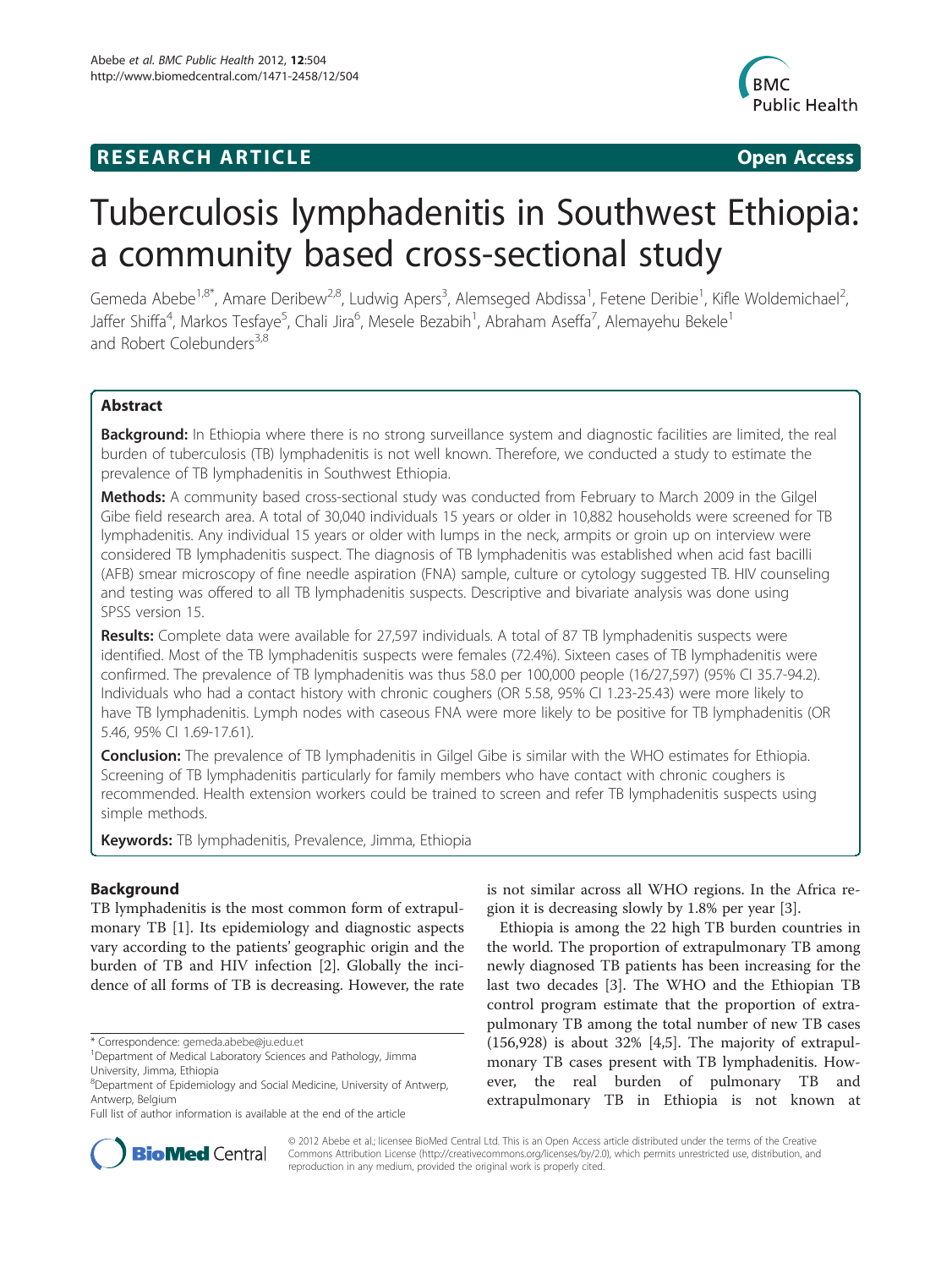community level. The lack of diagnostic facilities and low quality health services might contribute to low case detection rates [\[6](#page-5-0)]. In the absence of a strong surveillance system and well established diagnostic facilities, community-based prevalence studies are good alternatives to estimate the burden of disease. We performed such a study in Southwest Ethiopia to estimate the burden of TB lymphadenitis. To our knowledge, this is the first community-based prevalence survey for TB lymphadenitis in Ethiopia.

# Methods

## Study design, setting and period

This community-based cross sectional study was conducted from February to March 2009 in Gilgel Gibe Field Research area (Figure 1) which is located in Jimma Zone about 260 kilometers Southwest of Addis Ababa around the reservoir of Gilgel Gibe hydroelectric dam. The site consists of four districts (locally known as Woredas): Sokoru, Omo Nada, Tiro Afata and Qarsa. Two small towns and eight rural Kebeles (smallest administrative units), situated within 10 kilometers of the reservoir of the dam were selected as field research site by Jimma University in 2005. Since then, regular demographic and AIDS mortality surveillances have been undertaken by Jimma University in the research site. At the time of the study, the total population of the field research area was 50,156 individuals in 10,882 households.

# Study population and data collection procedures

At the time of the study the total number of individuals 15 years or older in the study area was 30,040. A questionnaire was prepared in Amharic (local language) to identify TB lymphadenitis suspects in the study area. Trained personnel with high school education visited each household. If the heads of the households were not available during the visit, the data collectors repeatedly visited the same household up to 3 times. Individuals were asked if they had noticed lumps and bumps in the neck, armpits or groin themselves. Only those that respond positively were considered suspects and asked to come the next day to a center to undergo FNA. At the center those TB lymphadenitis suspects were interviewed using a structured questionnaire including questions about his/her socio-demographic situation.

# Sample collection and processing

The FNA was performed by the study pathologists. The diagnosis of TB lymphadenitis was made when smear

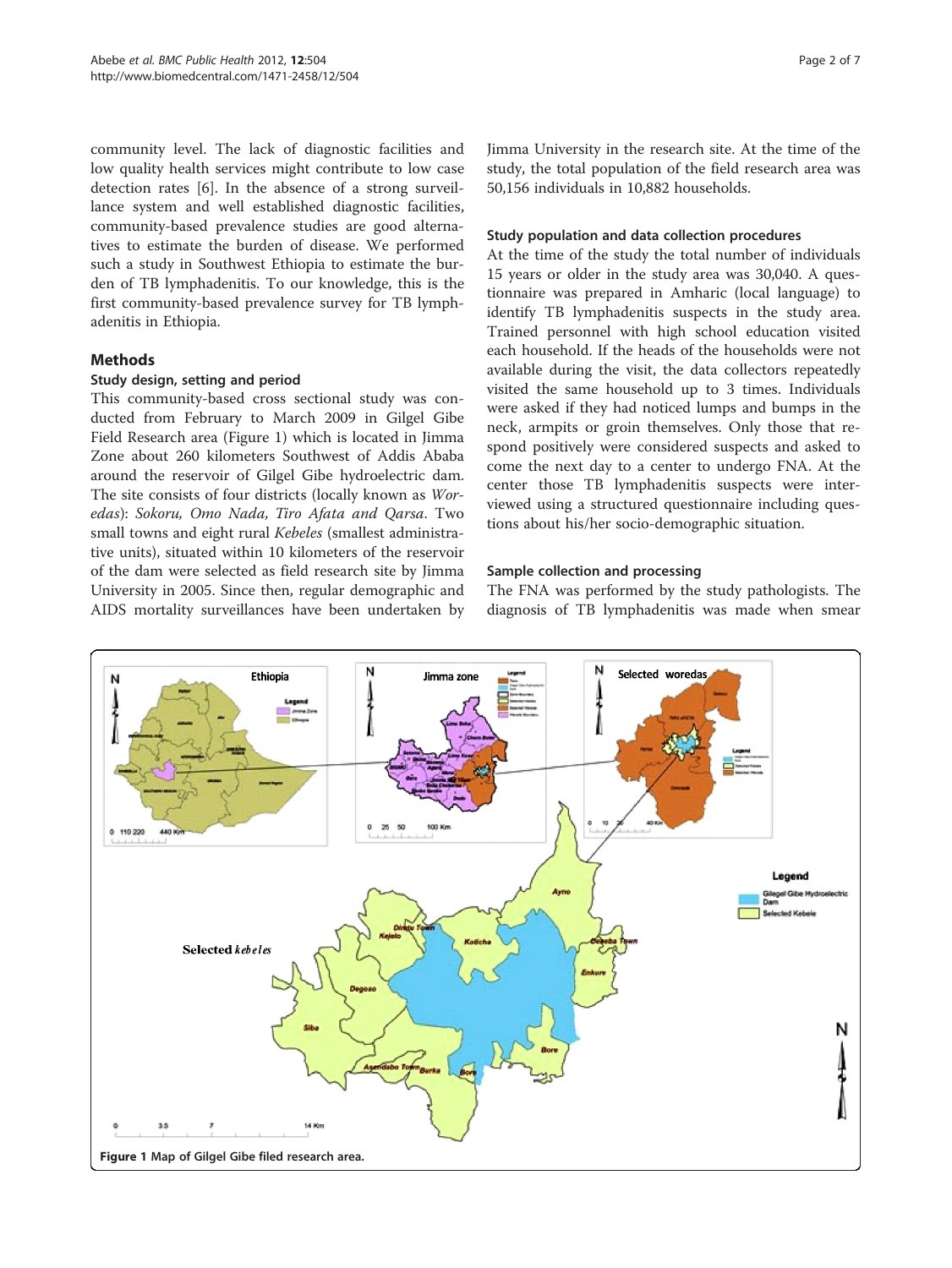microscopy, culture and/or cytology suggested TB individually or in combination.

#### FNA

FNA was performed using a 22-gauge needle attached to a 10-cc syringe. The aspirates were macroscopically evaluated for caseation. Two smears were prepared from each aspirate and air dried on site. The remainder of the aspirate was washed into 1 ml physiological saline for culture and transported to Jimma University Specialized Hospital in a cold box. FNA samples were kept at −20°C till transported in cold box by postal system to Armauer Hansen Research Institute (AHRI) in Addis Ababa for culture. All samples were transported within a maximum of 5 days.

One slide of a smear was stained with the Ziehl-Neelsen method [[7\]](#page-6-0) and examined for the presence of AFB by an experienced laboratory technician. The second smear was stained with Wright stain and cytological analysis was done by the study pathologists at Jimma University. TB lymphadenitis diagnosis by cytology was made by observation of the presence of epitheloid cell granulomas and caseous necrosis with or without Langhan's giant cells [[8](#page-6-0),[9\]](#page-6-0).

#### **Culture**

At the AHRI, the FNA samples were processed by the standard N-acetyl L-cysteine (NALC)-NaOH method [[10\]](#page-6-0) and concentrated at  $3000 \times g$  for 15 minutes. The sediment was reconstituted to 2.5 ml with phosphate buffer pH 6.8, to make the inoculums for the cultures. Two Lowenstein-Jensen slants, one containing 0.75% glycerol and the other containing 0.6% pyruvate, were inoculated with the sediment and incubated at 37°C. Cultures were considered negative when no colonies were seen after 8 weeks of incubation.

#### HIV Screening

All consenting TB lymphadenitis suspects were tested for HIV after counseling. Testing for HIV was done as per Ethiopian national guidelines. HIV screening was performed using the KHB test (Shanghai Kehua Bio-Engineering Ltd, Shanghai, China; 2008). A positive sample was retested using the STAT-PAK test (Chembio Diagnostic System Inc, Medford, NY, USA; 2008).

#### Data analysis

Data were double entered using Epi-data version 3.1 (Epi-data, Norway, 2006). For analysis, the data were exported to SPSS version 15.0 statistical software (SPSS Inc. Chicago, 2007). Descriptive analysis was done for the socio-demographic variables and prevalence of TB lymphadenitis. Logistic regression was done to assess factors independently associated with TB lymphadenitis

in terms of the crude odds ratio and its 95% confidence interval (CI). A p-value less than or equal to 0.05 was considered significant.

#### Ethical consideration

The study was approved by the ethical review committees of Jimma University, AHRI and the Institute of Tropical Medicine in Belgium. A workshop was held with the local community leaders, Kebele chair persons and Woreda health offices representatives to create awareness about the purpose of the study. Written consent was obtained from the study participants. First the head of the house gave consent. Subsequently depending on the information from the head of the house all the suspects gave consent before administering the questionnaire and undergoing FNA. New TB cases identified were immediately referred to the nearby health facility for treatment.

#### Results

#### Characteristics of the TB lymphadenitis suspects

A total of 30,040 individuals 15 years or older in 10,882 households were screened for TB lymphadenitis. Complete data were available from 9 Kelebes (27,597 individuals 15 years or older) while one Kebele was excluded from analysis because of incomplete data. After interview 87 TB lymphadenitis suspects were identified. The mean age  $(\pm SD)$  of the suspects was 33.1  $(\pm 11.3)$  years. Most (72.4%) were women and married (81.6%). Thirty one (35.6%) lived in close contact with animals and 45 (53.5%) used to drink raw milk.

#### Prevalence of TB Lymphadenitis

On the basis of FNA smear microscopy for AFB, cytology and culture 16 (18.4%) of the lymph nodes were diagnosed as tuberculous. Smears were positive in 2, culture in 6 and cytology in 13 of the suspects. The microscopic features of FNA cytology of the TB lymphadenitis showed epithelial histocytes with giant cells in 8 cases, epithelial histocytes with caseous necrosis in 2 cases and caseous necrosis alone in 3 cases. Three of these 16 cases were positive by both culture and FNA cytology. The mycobacteria isolated in 6 cases were identified as Mycobacterium tuberculosis based on RD typing. The remaining 10 cases that were negative on culture but positive on smear and/or cytomorphology were also considered to be tuberculous. The distribution of TB lymphadenitis cases per kebele is indicated in Table [1](#page-3-0). The prevalence of TB lymphadenitis was 58.0 per 100,000 people (16/27,597) (95% CI 35.7-94.2). Other diagnosis of the lymph nodes include: reactive lymphadenitis (57), pyogenic lymphadenitis (6), benign mesenchymal neoplasia (6) and non-specific lymphadenitis (5).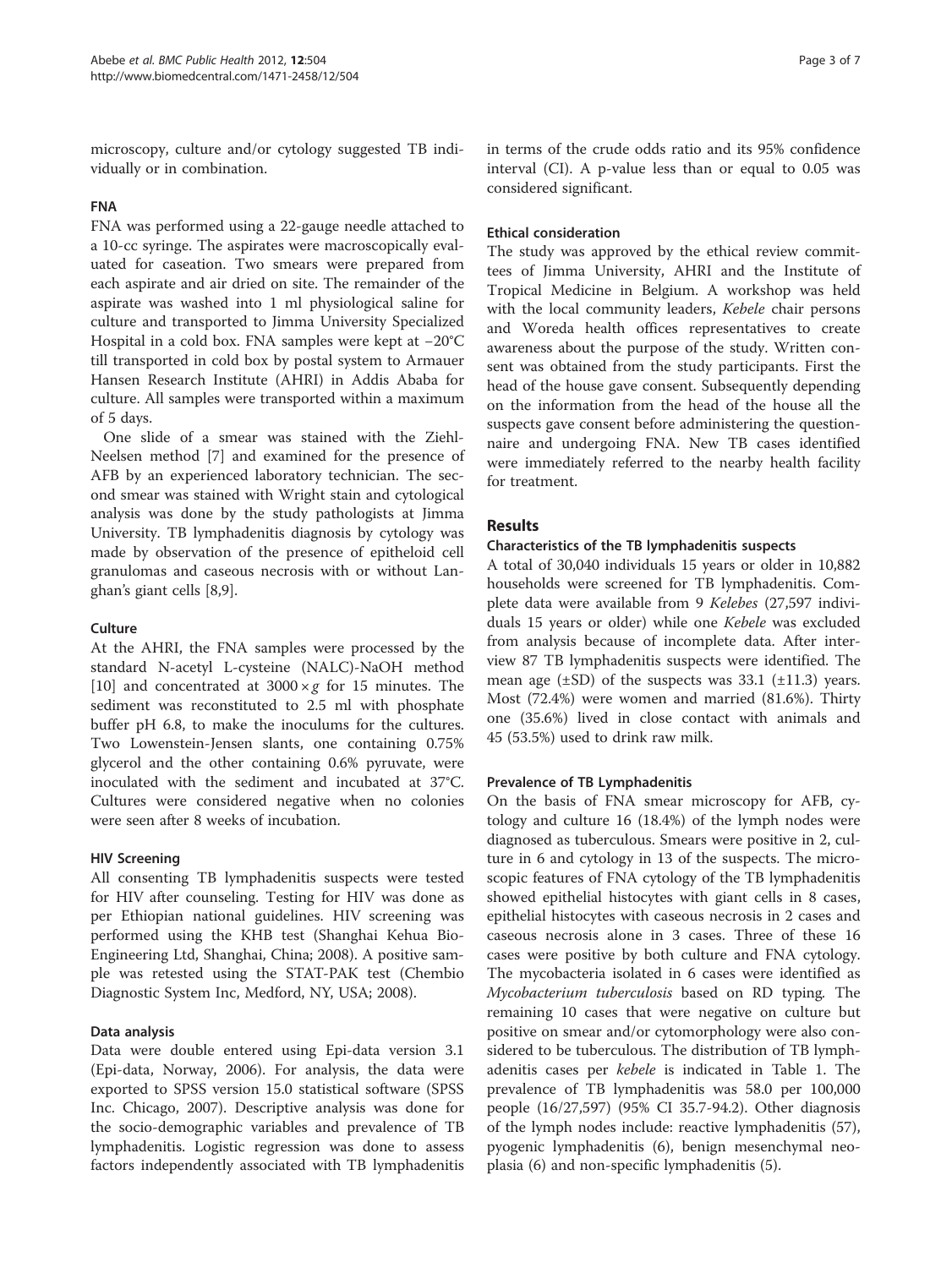| Kebele   | <b>Total population surveyed</b> | TB lymphadenitis                  | 95% CI        |
|----------|----------------------------------|-----------------------------------|---------------|
|          |                                  | n (prevalence per 100,000 people) |               |
| Siba     | 2893                             | (34.6)                            | $6.1 - 195.5$ |
| Asandabo | 4493                             | 0(0)                              | $0 - 85.4$    |
| Burka    | 3539                             | 1(28.3)                           | 5.0-159.9     |
| Kajelo   | 3409                             | 2(58.7)                           | 16.1-213.7    |
| Koticha  | 2342                             | 1(42.7)                           | 7.5-241.5     |
| Ayino    | 3382                             | 2(59.1)                           | 16.2-215.4    |
| Enkure   | 2048                             | 3(146.5)                          | 49.8-429.8    |
| Bore     | 2065                             | 0(0)                              | $0-185.7$     |
| Danaba   | 3426                             | 6(175.1)                          | 80.3-381.6    |

<span id="page-3-0"></span>Table 1 Distribution of TB lymphadenitis cases in the study Kebeles of Gilgel Gibe Field Research Center, Southwest Ethiopia

CI Confidence interval.

Epidemiological factors associated with TB lymphadenitis

TB lymphadenitis was more frequent in females (86.5 per 100,000) and age group 35–44 (90.4 per 100,000 people) followed by 45 years or older (71.9 per 100,000 people). The differences in the prevalence of TB lymphadenitis with respect to sex and age group were not statistically significant (Table 2). Other personal characteristics associated with TB lymphadenitis are described in Table [3](#page-4-0). Only contact with a person with chronic cough was significantly associated with TB lymphadenitis (OR 5.58, 95% CI 1.23-25.43).

## Characteristics of the lymph nodes associated with TB lymphadenitis

Lypmh node characteristics affecting positivity for tuberculous lymphadenitis are described in Table [4.](#page-4-0) Among the lymph nodes characteristics only caseous FNA samples were more likely to be from persons with TB lymphadenitis (OR 5.46, 95% CI 1.69-17.61).

#### **Discussion**

Extrapulmonary TB is a significant health problem worldwide because of difficulties in its diagnosis and in

monitoring its treatment. The proportion of extrapulmonary TB among all TB cases varies from country to country. Of the 22 high burden countries the highest proportion was reported from Cambodia (34.2%) and the lowest from China (0.69%) [[5\]](#page-5-0). The extrapulmonary manifestation of TB is prevalent in 10-34% of non-HIV cases while it occurs in 50-70% of patients co-infected with HIV [\[11\]](#page-6-0). Ethiopia reports the third highest number of extrapulmonary TB globally (50,417) [[5\]](#page-5-0). In the current study, we assessed TB lymphadenitis, the major form of extrapulmonary TB, in a rural community in Ethiopia.

In this study the diagnosis of TB lymphadenitis was established when FNA smear microscopy for AFB, culture and/or cytology reported positive. In fact cytology suffers from low number of cells that are all in dispersion rather than organized tissue as in biopsies. Nevertheless, cytology is specific when compared against combined criteria [\[3\]](#page-5-0).

The prevalence of pulmonary TB was 76.1 per 100,000 people in the same study population during the same study period [[12\]](#page-6-0). It is higher than the prevalence of TB lymphadenitis as reported here. TB lymphadenitis

Table 2 Prevalence of lymphadenopathy and tuberculous lymphadenitis per 100,000 people by sex and age in Gilegl Gibe, south west Ethiopia

| Variable  | <b>Total population</b> | Lymphadenopathy n(prevalence) | TB Lymphadenitis n (prevalence) | OR [95% CI]       |
|-----------|-------------------------|-------------------------------|---------------------------------|-------------------|
| Sex       |                         |                               |                                 |                   |
| Male      | 13718                   | 24 (174.9)                    | 4(29.2)                         |                   |
| Female    | 13879                   | 63 (453.9)                    | 12 (86.5)                       | 2.97 [0.97-9.20]  |
| Age       |                         |                               |                                 |                   |
| $15 - 24$ | 10482                   | 16 (152.6)                    | 3(28.6)                         |                   |
| $25 - 34$ | 7129                    | 30 (420.8)                    | 5(70.1)                         | 3.43 [0.89-13.28] |
| 35-44     | 4423                    | 28 (633.1)                    | 4(90.4)                         | 2.37 [0.48-11.75] |
| > 45      | 5563                    | 13 (233.7)                    | 4(71.9)                         | 1.89 [0.38-9.34]  |

OR Odds ratio, CI Confidence interval.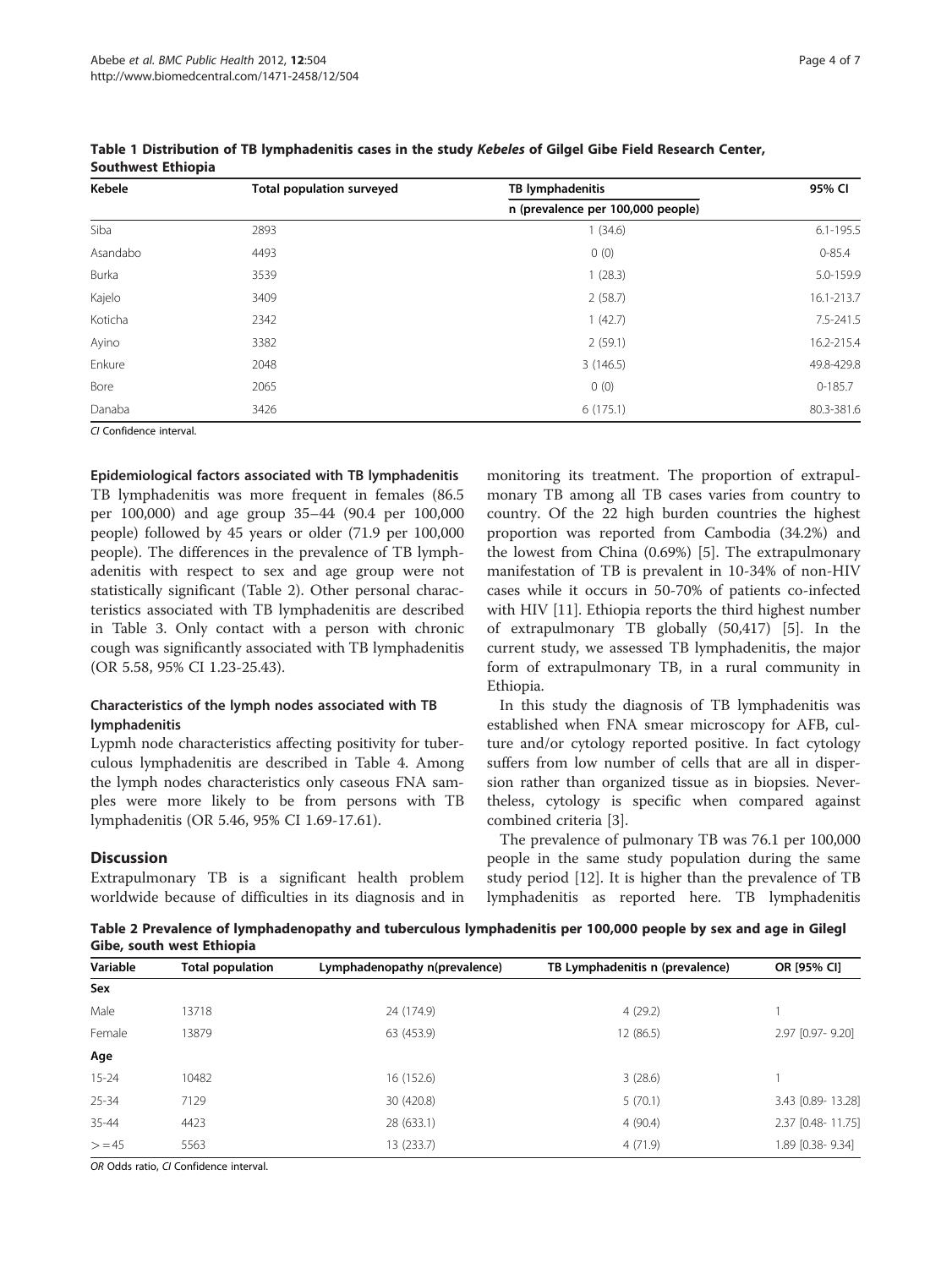#### <span id="page-4-0"></span>Table 3 Characteristics of persons with tuberculous and non-tuberculous lymphadenitis, Gilgel Gibe, southwest Ethiopia

| <b>Characteristics</b><br>of persons         | <b>TB</b> status              |            | OR [95% CI]            |
|----------------------------------------------|-------------------------------|------------|------------------------|
|                                              | Positive n (%) Negative n (%) |            |                        |
| Sex                                          |                               |            |                        |
| Male                                         | 4(16.7)                       | 20 (83.3)  | 1.18 [0.34-4.1]        |
| Female                                       | 12 (19.0)                     | 51 (81.0)  | 1                      |
| Age                                          |                               |            |                        |
| $15 - 24$                                    | 3(18.8)                       | 13 (81.2)  | 1                      |
| 25-34                                        | 5(16.7)                       | 25 (83.3)  | $0.87$ [0.18-4.21]     |
| 35-44                                        | 4(14.3)                       | 24 (85.7)  | $0.72$ $[0.14 - 3.73]$ |
| > 45                                         | 4(30.8)                       | 9(69.2)    | 1.93 [0.34-10.77]      |
| Occupation                                   |                               |            |                        |
| Farmer                                       | 11(19.6)                      | 45 (80.4)  | $0.69$ $[0.40 - 4.06]$ |
| Non-farmer                                   | 5(16.1)                       | 26 (83.9)  | 1                      |
| <b>Monthly income</b>                        |                               |            |                        |
| $\leq$ =400 birr ( $\leq$ =34 USD) 10 (21.3) |                               | 37 (78.7)  | 1.35 [0.14-12.92]      |
| >400 birr (>34 USD)                          | 1(16.7)                       | 5(83.3)    | 1                      |
| Contact with a chronic cougher               |                               |            |                        |
| Yes                                          | 4(50.0)                       | 4 (50.0)   | 5.58 [1.23-25.43]*     |
| No                                           | 12 (15.2)                     | 67 (84.8)  | 1                      |
| <b>Contact with cattle</b>                   |                               |            |                        |
| Yes                                          | 6(19.4)                       | 25 (80.6)  | 1.10 [0.36-3.39]       |
| No                                           | 10(17.9)                      | 46 (82.10) | 1                      |
| Drink uncooked milk                          |                               |            |                        |
| Yes                                          | 10(21.3)                      | 37 (78.7)  | 1.53 [0.50-4.67]       |
| No                                           | 6(15.0)                       | 34 (85.0)  | 1                      |

OR Odds ratio, CI Confidence interval, USD United Sates Dollar, \*p < 0.05.

accounted for 43.2% (95%CI: 28.7-59.1) of all forms of TB diagnosed in the study setting. A previous report from Ethiopia also indicated that TB lymphadenitis accounted for 40% of total TB cases in a rural health center [\[13](#page-6-0)]. WHO estimates for Ethiopia that extrapulmonary TB accounts for roughly one third of the new cases of TB in the country [\[5](#page-5-0)]. However, it is not possible to compare the findings from our study with the national figure of the WHO estimates because of two main reasons. First, the WHO data were derived from health institution based reports. Second, our study did not investigate all forms of extrapulmonary TB. Investigating the different parameters to identify risk factors for TB lymphadenitis in areas of high and low proportions in the country is recommended.

It has been reported that TB case detection remains very low in Ethiopia [[14](#page-6-0)]. Indeed, in our study all the TB lymphadenitis cases were newly diagnosed. The efforts to improve TB case detection in the country should be

strengthened. It is logical that the health care seeking behavior could be low for TB lymphadenitis compared with that of pulmonary TB. This is mainly because pulmonary TB has a higher case fatality rate than TB lymphadenitis and the latter is mainly of cosmetic concern at least initially, which takes lower priority in rural communities with poor access to health facilities. Nevertheless, the health extension workers should be trained to identify not only pulmonary but also extrapulmonary

Table 4 Characteristics of the lymph nodes in persons with tuberculous and non-tuberculous lymphadenitis, Gilgel Gibe, southwest Ethiopia

| Characteristic of the<br>lymph node | <b>TB</b> status |                | OR [95% CI]            |
|-------------------------------------|------------------|----------------|------------------------|
|                                     | Positive n (%)   | Negative n (%) |                        |
| <b>Duration</b>                     |                  |                |                        |
| <=6 weeks                           | 8(25.0)          | 24 (75.0)      | 2.28 [0.71 - 7.36]     |
| 7-12 weeks                          | 2(25.0)          | 6(75.0)        | 2.28 [0.37-14.0]       |
| >12 weeks                           | 6(12.8)          | 41 (87.2)      | 1                      |
| <b>Tenderness</b>                   |                  |                |                        |
| Tender                              | 2(18.2)          | 9(81.8)        | 0.98 [0.19-5.07]       |
| Non-tender                          | 14 (18.4)        | 62 (81.6)      | 1                      |
| Number of lymph nodes               |                  |                |                        |
| Single                              | 5(12.2)          | 36 (87.80)     | 1                      |
| Few                                 | 2(20.0)          | 8(80.0)        | 1.80 [0.30-11.0]       |
| Multiple                            | 9(25.0)          | 27 (75.0)      | 2.40 [0.72-8.0]        |
| Size                                |                  |                |                        |
| $1-4$ cm                            | 11(15.5)         | 60 (84.5)      | 1                      |
| 5-10 cm                             | 5(31.2)          | 11(68.8)       | 2.48 [0.30-11.0]       |
| <b>Mobility</b>                     |                  |                |                        |
| Mobile                              | 15(21.4)         | 55 (78.6)      | 1                      |
| Non-mobile                          | 1(5.9)           | 16 (94.1)      | $0.23$ $[0.03 - 1.87]$ |
| Condition                           |                  |                |                        |
| Soft                                | 4(17.4)          | 19 (82.6)      |                        |
| Firm                                | 10 (16.9)        | 49 (83.1)      |                        |
| Matted                              | 2(66.7)          | 1(33.3)        |                        |
| Draining sinus                      | 0(0.0)           | 1(100.0)       |                        |
| Fluctuant                           | 0(0.0)           | 1(100.0)       |                        |
| Lymph node involved                 |                  |                |                        |
| Cervical                            | 12 (18.5)        | 53 (81.5)      | 1                      |
| Axiliary                            | 3(27.3)          | 8(72.7)        | 1.66 [0.38-7.19]       |
| Inguinal                            | 1(11.1)          | 8 (88.9)       | 0.55 [0.06-4.84]       |
| Others                              | 0(0.0)           | 2(100.0)       |                        |
| Nature of FNA specimen              |                  |                |                        |
| Caseous                             | 8 (42.1)         | 11 (57.9)      | 1                      |
| Non-caseous                         | 8 (11.8)         | 60 (88.2)      | 5.46 [1.69-7.61]*      |

OR Odds ratio, CI Confidence interval, \*p < 0.05.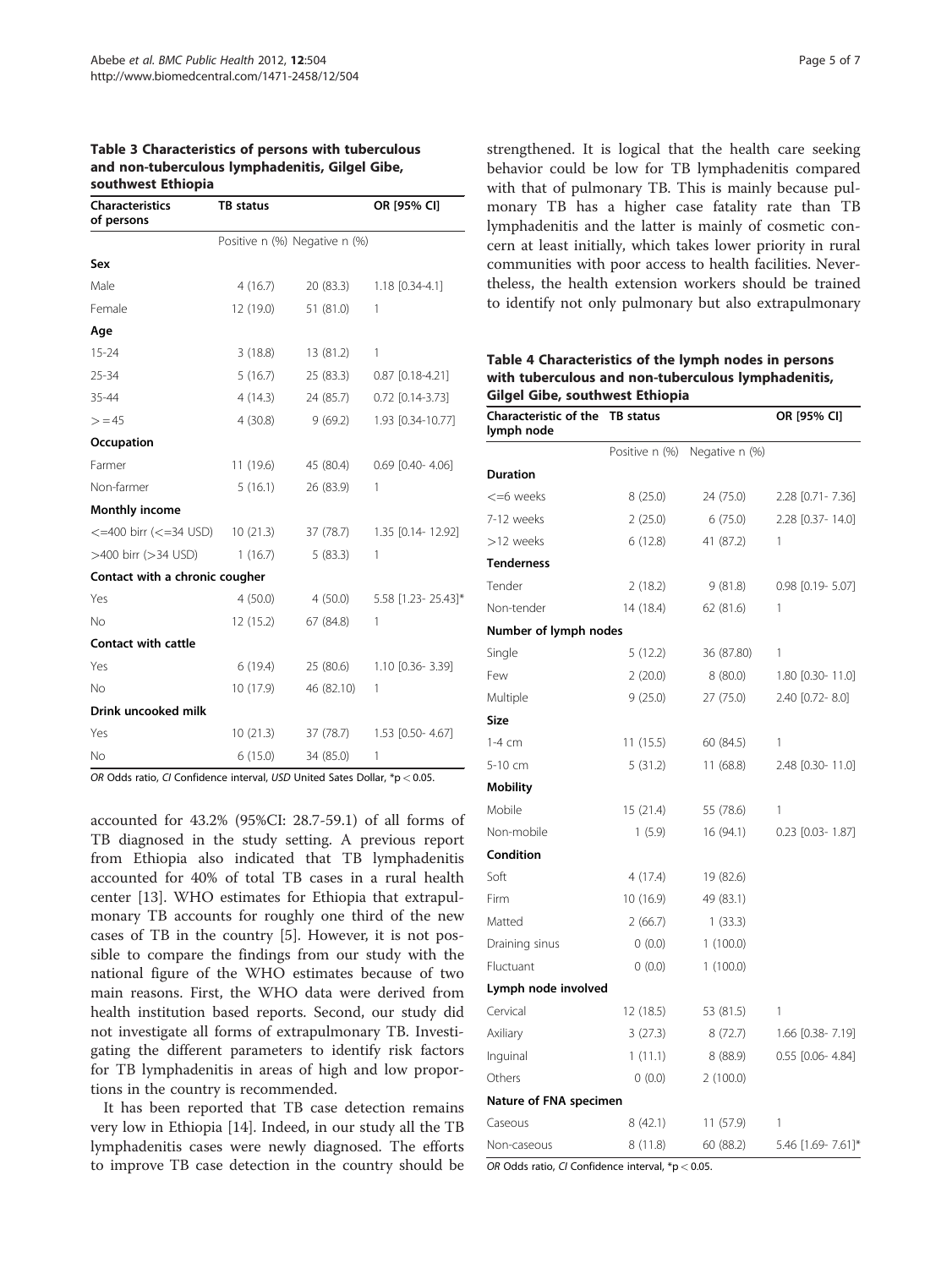<span id="page-5-0"></span>TB suspects in the community and link them to health facilities.

A contact history with a chronic cougher was highly related with the odds of having TB lymphadenitis. This partly indicates that there is transmission going on in the community although further study may be needed to unravel the transmission dynamics. Moreover, this might indicate that the route of acquisition of lymph node TB is probably the same as pulmonary and can partly explain why Mycobacterium bovis was not detected. Other studies have reported a predominance of Mycobacterium tuberculosis in TB lymphadenitis in Ethiopia [\[15,16\]](#page-6-0) although bovine transmission would be expected where raw milk is consumed.

Cervical lymph nodes were the prominent sites involved in our study supporting previous reports [[17](#page-6-0)– [19\]](#page-6-0). Studies have reported that women were more likely to be positive for TB lymphadenitis compared with men [[20](#page-6-0)–[25](#page-6-0)]. Moreover, it has been suggested that in male dominated communities, where women experience poorer living conditions, young females generally notice differences in their appearance earlier than males [\[26](#page-6-0)]. In our study, however, the rate of TB lymphadenitis was not significantly different between the two sexes. Our previous finding from the study area on health seeking behavior also did not find a difference in gender [\[27](#page-6-0)]. The age group 35–44 years and FNA samples from axillary lymph nodes has shown the largest proportion of cases but difference in prevalence in terms of age group and location of the lymphnodes was not statistically significant.

Previous studies have suggested that the extrapulmonary forms of TB could be attributed to HIV co infection [[18,28\]](#page-6-0). In Ethiopia the HIV prevalence for rural areas was estimated to be 0.9% [[29\]](#page-6-0). However, in our case all the TB suspects were HIV negative. This suggests that apart from HIV either mycobacterial strains or host factors may play an important role in TB lymphadenitis in this community. Recent reports elsewhere identified that single nucleotide polymorphisms rs4893980 on gene PDE11A of chromosome number 2, rs10488286 on gene KCND2 of chromosome number 7 and rs2026414 on gene PCDH15 of chromosome number 10 in humans were associated with extrapulmonary tuberculosis [\[30](#page-6-0)]. In this study we did not do the typing for host genetic factors predisposing for TB lymphadenitis.

The strength of our study was that it has tried to address the neglected component of TB at community level. However, our study was not without pitfalls. We probably underestimated the prevalence of tuberculous lymphadenopathies because individuals were not systematically examined for lymphadenopathies and culturing of the samples were delayed due to transport problems. Moreover, the methods that we used for the laboratory

diagnosis of lymph node TB are not the most sensitive and specific. We did not use PCR which may have high sensitivity in detection of lymph node TB [[31\]](#page-6-0). These all limitations in combination may have resulted in under estimation of the lymph node TB prevalence in communities living in Gilgel Gibe research site.

#### Conclusions

The prevalence of TB lymphadenitis was 58 per 100,000 people in Gilgel Gibe. Screening of TB lymphadenitis particularly for family members who have contact with chronic coughers is recommended. Health extension workers could be trained to screen and refer TB lymphadenitis suspects using simple methods.

#### Competing interest

The authors declared that there is no competing interest.

#### Acknowledgments

The authors appreciate the study participants for their cooperation in providing the necessary samples and information. The study was funded by the Directorate General for Development Cooperation (DGDC) through the Flemish Interuniversity Council (VLIR-UOS).

#### Author details

<sup>1</sup>Department of Medical Laboratory Sciences and Pathology, Jimma University, Jimma, Ethiopia. <sup>2</sup>Department of Epidemiology, Jimma University Jimma, Ethiopia. <sup>3</sup>Department of Clinical Sciences, Institute of Tropical Medicine, Antwerp, Belgium. <sup>4</sup>Department of Internal Medicine, Jimma University, Jimma, Ethiopia. <sup>5</sup>Department of Psychiatry, Jimma University Jimma, Ethiopia. <sup>6</sup>Department of Health Service Management, Jimma University, Jimma, Ethiopia. <sup>7</sup> Armauer Hansen Research Institute, Addis Ababa, Ethiopia. <sup>8</sup>Department of Epidemiology and Social Medicine, University of Antwerp, Antwerp, Belgium.

#### Authors' contribution

GA was involved in the conception and design of the study, coordinated the field work, analyzed the data and drafted the manuscript. AD was involved in the conception, design of the study, field work and review of the article. LA was involved in the design and reviewed the article. AA, FD, KW, CJ, MT, JS, AAseffa and MB participated in the design, field work and reviewed the article. MB and AB participated in lab work and reviewed the article. RC participated in the design, critically reviewed and approved the article. All authors read and approved the final manuscript.

#### Received: 19 February 2012 Accepted: 6 July 2012 Published: 6 July 2012

#### References

- 1. Ilgazli A, Boyaci H, Basyigit I, Yildiz F: Extrapulmonary tuberculosis: clinical and epidemiologic spectrum of 636 cases. Arch Med Res 2004, 35:435–441.
- 2. Weis SE, Moonan PK, Pogoda JM, Turk L, King B, Freeman-Thompson S, Burgess G: Tuberculosis in the foreign-born population of Tarrant county, Texas by immigration status. Am J Respir Crit Care Med 2001, 164:953–957.
- 3. Iwnetu R, van den Hombergh J, Woldeamanuel Y, Asfaw M, Gebrekirstos C, Negussie Y, Bekele T, Ashenafi S, Seyoum B, Melaku K, et al: Is tuberculous lymphadenitis over-diagnosed in Ethiopia? Comparative performance of diagnostic tests for mycobacterial lymphadenitis in a high-burden country. Scand J Infect Dis 2009, 41:462–468.
- 4. Tesgaye F: Status of TB control programs in Ethiopia. In Fifth National Tuberculosis Workshop. Jimma University: TRAC, JU; 2009.
- 5. World Health Organization: WHO Report 2011: Global tuberculosis control 2011. Geneva: World Health Organization; 2011.
- 6. Federal Ministry of Health Ethiopia: TB, leprosy and TB/HIV prevention and control program manual. 4th edition. Addis Ababa:; 2007.